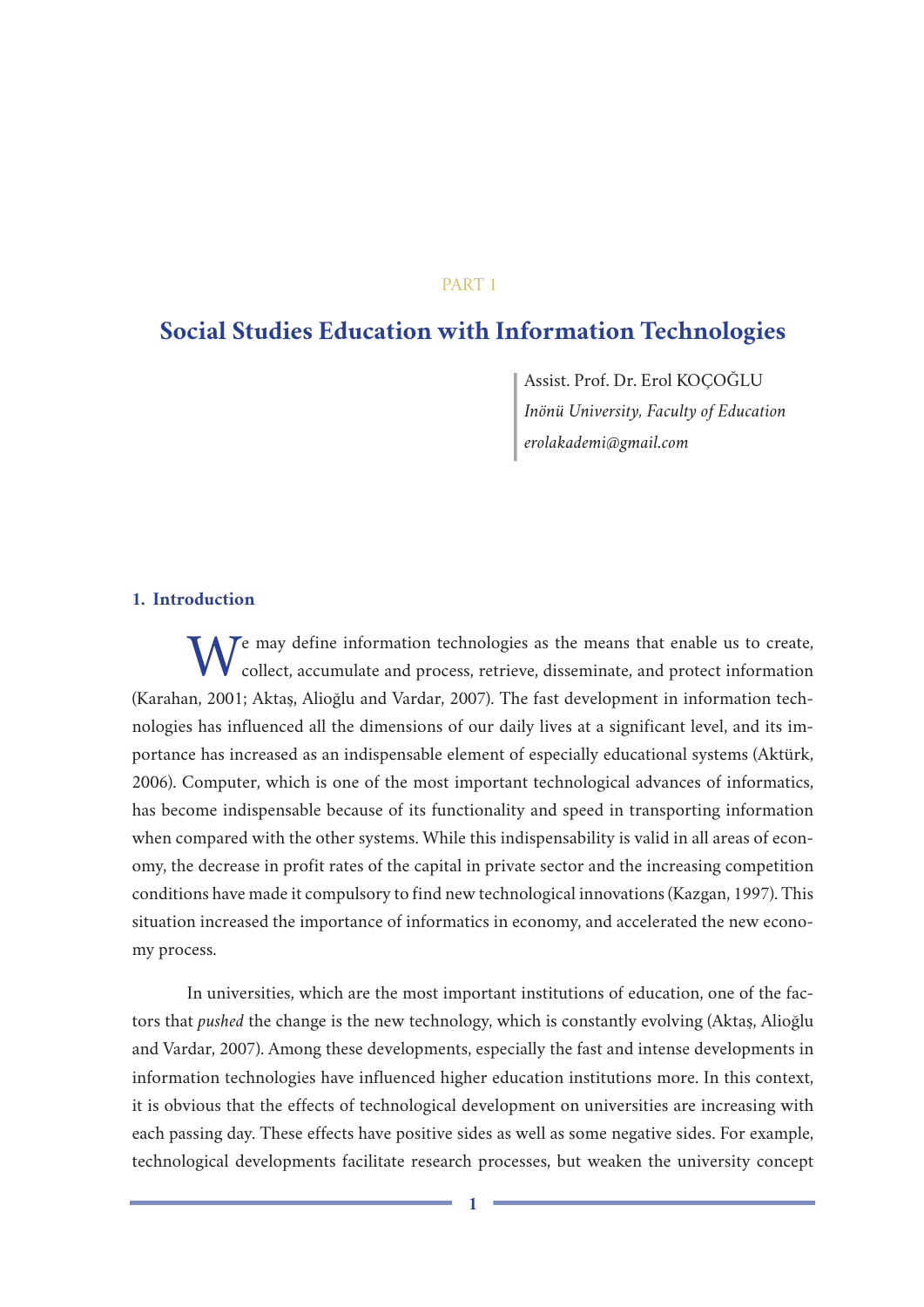that is based on *place* (Yılmaz and Horzum, 2005). We may claim that the increasing effect of information technologies on educational places have brought with them several innovations in education. We may also claim that the developments in information technologies in the whole world have influences in many fields, and have made it compulsory to make some different activities in these fields. One of these fields is education, and information technologies have had important influences on educational programs, in institutions where education is provided, and on administrators and teachers who are the executors of education.

#### 1.1. **The Use of Information Technologies in Education**

With the global age, information accumulated and increased in a fast manner, and this was reflected in the technology, which has a close relation with information, and technology gained a fast pace in developing. As of the scientific enlightenment period, many technological developments have been witnessed through time. Educational sector also received its share from the technological opportunities that evolve and develop with each passing day. Educational institutions have important duties in developing a society in terms of social, cultural, technological and economic sides and in determining the place of the society among other societies. Teachers, who are the executives of the educational processes in these institutions, must use all possible opportunities to fulfill their responsibilities in raising students in an efficient, creative and constructive manner (Küçükahmet, 1994; Demirli, Kerimgil and Donmuş, 2012). As a matter of fact, technology has become a strong part of the lives of individuals and of societies. It is possible to claim that ensuring that people make use of this strength in realizing themselves and obtaining the qualifications required by the present age are among the duties of educational institutions.

When the issue is using the technologies in educational institutions, the first thing that crosses the mind is computers and Information Technologies. These technologies help teachers, administrators, families and students in monitoring students, organizing class materials, developing environments that are suitable to the "*real*" life situations, and in making evaluations and managing educational institutions, which are all important educational processes (Zarotsky and Jaresko, 2000; Demirli, Kerimgil and Donmuş, 2012).

Information Technologies (ITs) enable us to transfer technological advances to daily life in a fast manner, and access information in a short time thus influencing all dimensions of life (Karasar, 2004; Seferoğlu and Soylu, 2007; Topu and Göktaş, 2012). One of the systems affected by these developments is -no doubt- the educational system (Akkoyunlu, 1996; Göktas, Yildirim and Yildirim, 2008a, 2008b; Topu and Göktaş, 2012). For this reason, the use of IT in education is an important topic that deserves detailed research (Seferoğlu, 2007; Topu and Göktaş, 2012). In order to keep pace with the changes and developments on efficient use of IT, many efforts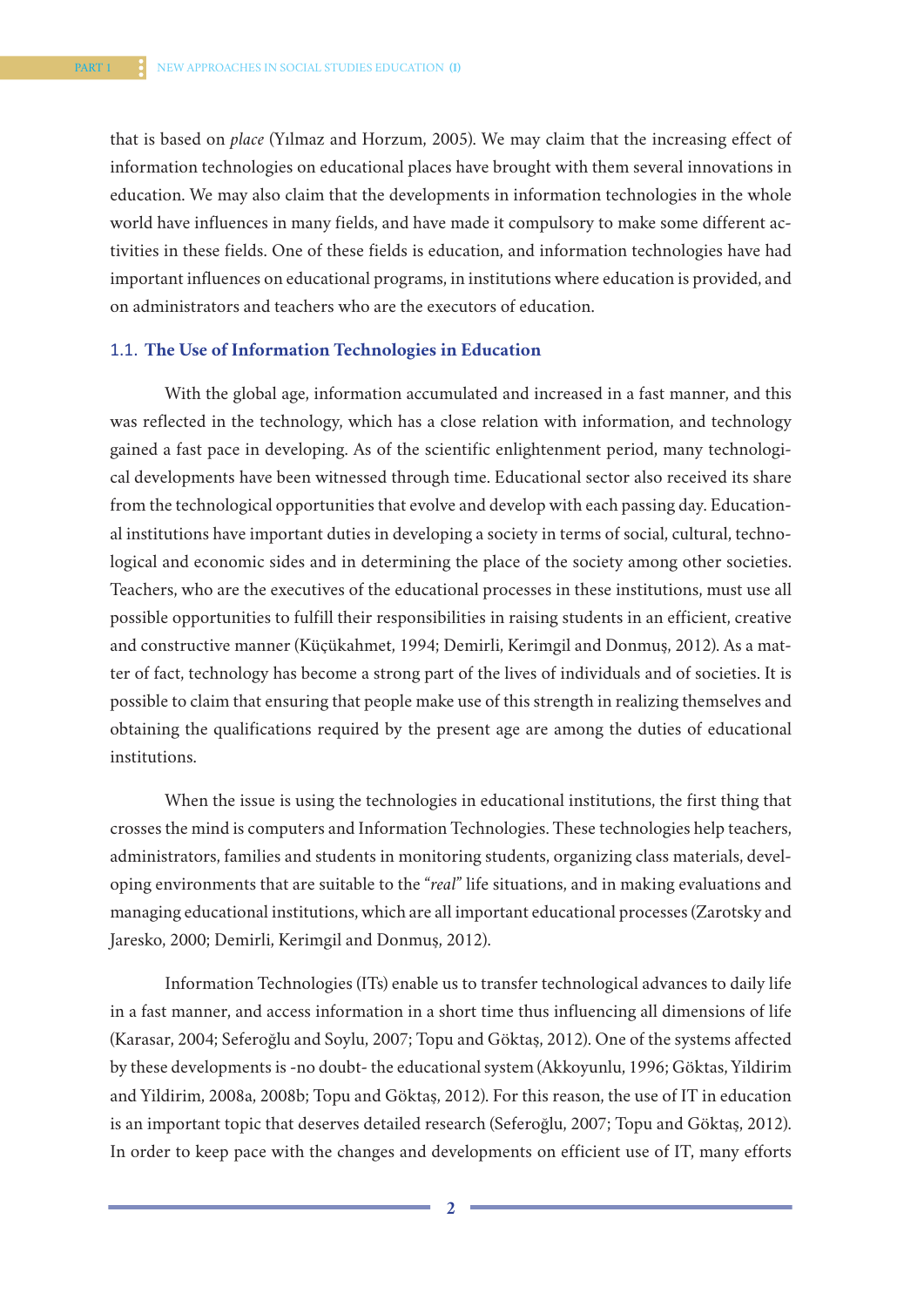have been made in our country. These efforts have been continued until our present day by updating the principle of being relative to students. In this context, the works based on the FATIH Project (Increasing Opportunities and Improvement in Technology Movement) in Turkey still continues in the student and teacher dimensions and attracts attention because it shows the importance given to IT in education in Turkey. Using the ITs in transferring activities that are based on the acquisitions in learning and teaching process in education influences enhances the interaction between the teacher and students in education. Using the information and communication technologies in educational institutions increases the proximity between students and technology (Demirli, Kerimgil and Donmuş, 2012). The teacher has the key role in using the technology in educational institutions. In this context, it is important that teachers understand the effects of technology in teaching and learning process (Zhao, Hueyshan and Mishra, 2001; Demirli, Kerimgil and Donmuş, 2012). Especially the teachers who work as specialists in technology act like a bridge between technology, educational institutions and students (Valcke, Rots, Verbeke and Braak, 2007; Demirli, Kerimgil and Donmuş, 2012). In performing this duty as the bridge, teachers who work in educational institutions in Turkey have to obtain adequate competency in Information Technologies Teachers Special Field Competencies, which was adopted by Turkish Education Board. The properties that form this quality consist of performance indicators grouped under 6 main themes, which are as follows (Arıkan, 2009).

- $\checkmark$  Designing, planning and organizing the educational process and the medium
- $\checkmark$  Technological concepts and practices
- Teaching-Learning-Program
- $\checkmark$  Monitoring and evaluation of the developments
- $\checkmark$  School, family, social relations, ethics and social issues
- $\checkmark$  Professional development.

Certain behaviors and activities come to the forefront in teachers who have the abovementioned qualifications or who develop themselves in this field with certain criteria. Some of these may be listed as follows;

- $\checkmark$  The possibility of encountering discipline problems in educational environments may be reduced to a minimum level
- $\checkmark$  It may avoid the distraction of students in classes in educational environments
- $\checkmark$  Communication may be established with students who can think in empathy, who are open to critics and who can renew themselves
- $\checkmark$  Teaching by entertaining and being up-to-date may be cared more in classes.
- $\checkmark$  This may help students in their self-realization processes
- $\checkmark$  An efficient awareness may be created in students in learning-teaching process
- $\checkmark$  Social problems may be handled in educational environments by giving examples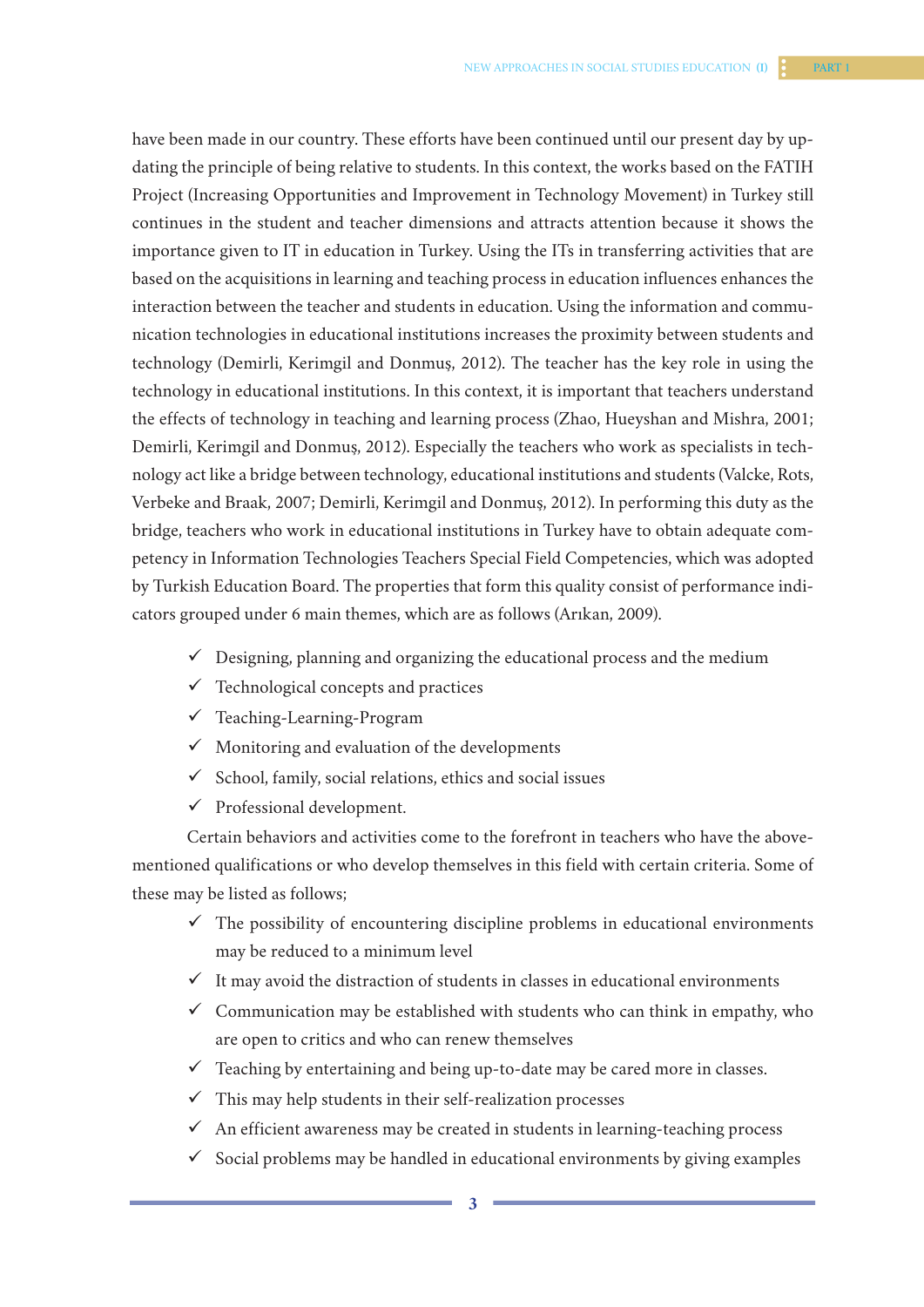#### 1.2. **Use of Technologies in Social Studies Education**

The primary aim of Social Studies classes is to train citizens that are well-trained, effective and equipped, and willing to participate in democratic life (Braun, 1999; Kaya, 2008). This type of a citizen is an active participant in individual and social activities according to the conditions of the day, and can answer the questions asked to him/her by filtering the information coming from the social environment (Sunal and Haas, 2005; Kaya, 2008). S/he does this by performing the cognitive and affective aims mentioned in Social Studies program. The aim of Social Studies classes is to revise the social planning with a careful manner, and make students become ready to meet the society. For this reason, it is necessary that teachers and students are ready to the *informational revolution* and the effects of computer in the society (Nelson, 1998; Kaya, 2008). Right at this point, we may claim that using technology -just like any other educational resources- support the targets of Social Studies and the results of its education (Sunal and Haas, 2005; Kaya, 2008). We may claim that using technology in Social Studies education has become important especially in Fatih Project learning environment in recent years. Bolick (From 2002:184, Narrated by Kaya, 2008) handled the integration of Social Studies and technology under three main categories, which are Cooperative Communication Activities, Data Collection Activities, and Multimedia Activities. These categories are;

#### 1.2.1. **Cooperative Communication Activities**

These activities are the ones that are performed without considering any kind of differences in the communication activities between teacher, student, parents, and administrators. These activities have varied through history according to the growing needs to ensure an efficient learning-teaching process. Right at this point, we may claim that although the communicative world of student, which was narrow and limited in the past, has had an unlimited quality with the help of Information Technologies through time, and the *spatial distance concept* disappeared in communication. In other words, teacher and student, who were stuck between four walls in the past, may work in a cooperative manner -no matter where in the world- by using the opportunities of video-conferences, e-mail or web sources, solve the emerging problems, provide new learning areas in every field, and share knowledge with ease (Bolick, 2002; Kaya, 2008).

In Social Studies teaching, although many technological means are influential in sharing the works and problems of students, we may say that using computer is much more influential. Especially through computers, students have met databases on the Internet, and this increased the effect of Information Technologies during the learning process (Nelson, 1998).

We may also claim that the activities intended to increase the technology-based communication skills of students at primary and secondary education level had an increasing accel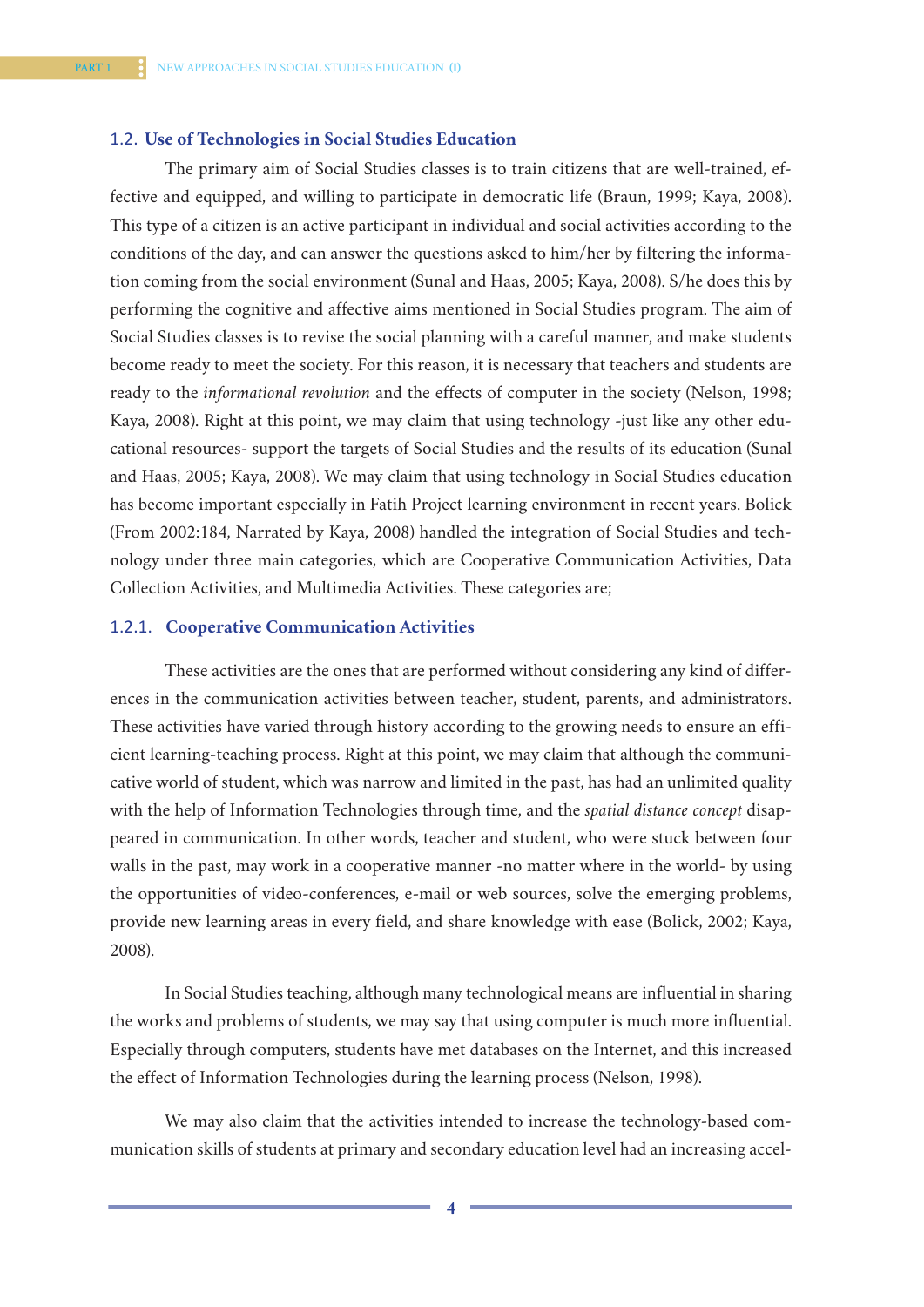eration as of 2005. Especially, when the Social Studies education program, which was used in 2005, and the draft Social Studies program that will be used as of 2017-2018 academic year are considered, it has been influential in learning field, acquisitions, content, and skills.

#### 1.2.2. **Data Collection Activities**

In studies or assignments conducted on Social Studies teaching, we may claim that the most important means in collecting data is the Internet. The Internet (the international network) was developed in 1969 by the Ministry of Defense (the Pentagon) of the United States of America for the purpose of accelerating the sharing of information on military issues in the whole world (Martorella, Beal and Bolick, 2005; Kaya, 2008), and today, it emerges before us with the questions "Why don't you search on the Internet?", "Why don't you ask the Internet?" or "The answer for this question is on the Internet" (Braun, 1999:346).

When the effects of the Internet on the development of students in doing the assignments given in Social Studies education classes are considered, we may say that teachers must provide certain privileges and freedom for students to use the Internet for the purpose of performing efficient learning or teaching, because students are now aware of the fact that Internet develops the critical thinking, problem solving, written communication skills and cooperative working skills (Chapin and Messick, 1999, Kaya, 2008). This awareness has arrived in our present world as of 1993 when the Internet had a revolution in the whole world. In those times, nearly 130 websites sought the answer to the question "Where and how to teach?" while today, hundreds and millions of websites seek the answer for the same question (Martorella, Beal and Bolick, 2005).

Teachers and students, who reduced the reliability and being up-to-date problems in data collection processes to a minimum level with the help of the Internet in Social Studies education, can make use of other Information Technologies and the functions of them (Tablet PCs, mobile phones, teleconferences, etc.). In recent years, students make use of internet-assisted Information Technologies not only in Social Studies classes but also in many other subjects in primary schools and secondary schools. When the Social Studies education program, which was used in 2005, and the draft Social Studies program that will be used as of 2017-2018 academic year in 5th grades are considered, we may claim that internet-based Information Technologies are used in intraschool and extraschool assignment activities under the title of "Data Collection Activities".

## 1.2.3. **Multimedia Activities**

Teachers and students, who are the most important variables in learning-teaching process in Social Studies education, use several software to enable them perform learning-teaching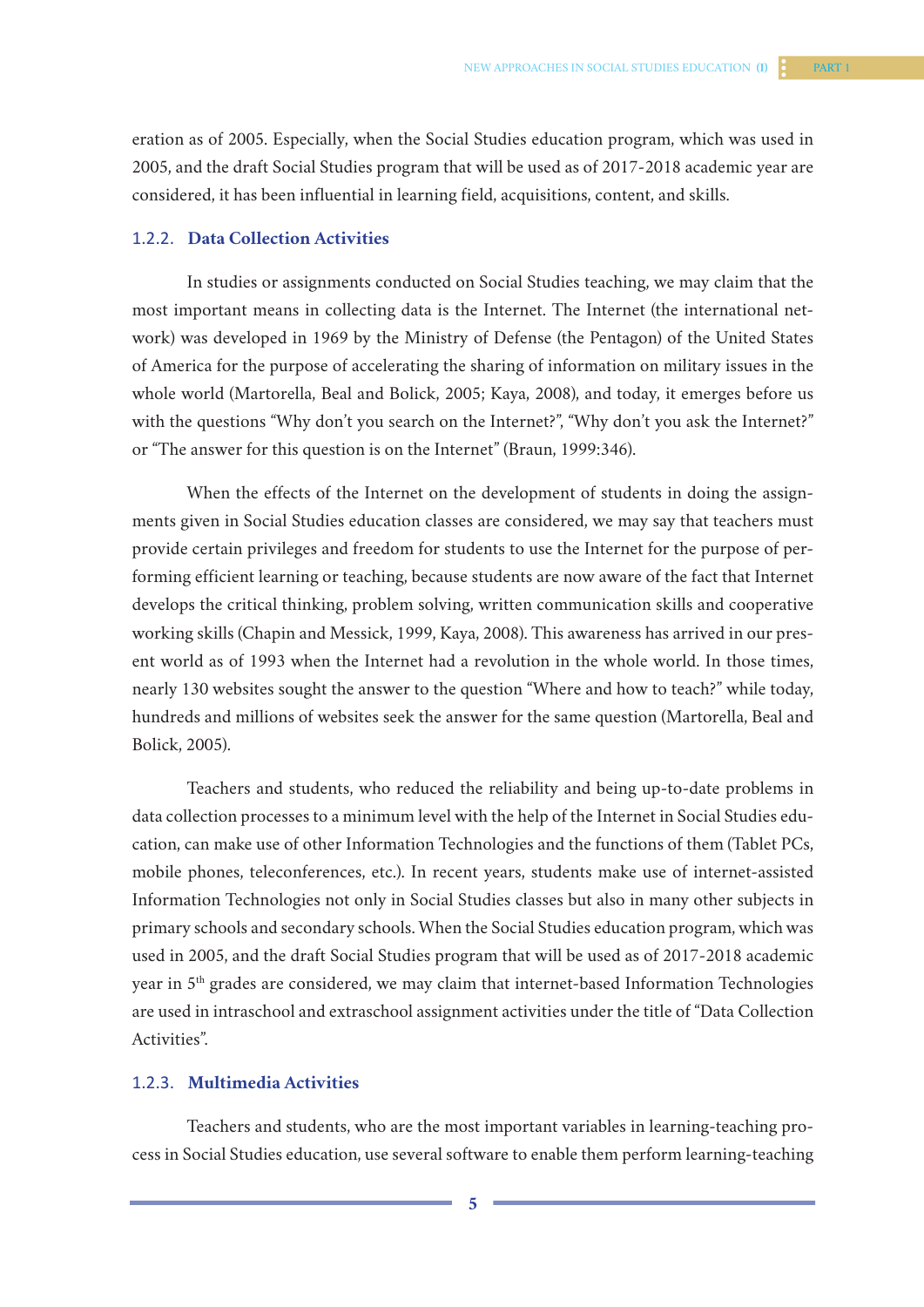activities in a qualified manner. Such software helps teachers and students to develop Social Studies concept and the related disciplines by using multimedia descriptions. The learners, who are encouraged in this way, have the opportunity of constructing their information in a meaningful manner, and the teachers have self-confidence when they teach their classes by using the software (Bolick, 2002).

Depending on the Social Studies education study field, after the learning process formed as based on using Information Technologies and the relevant software in teaching-learning process, students asses the data sources they collect and organize their knowledge in order to test the hypotheses or interpret the answers of the questions. In the end, students reach definitions and results that may be necessary for future studies (Garcia and Michaelis, 2001; Kaya, 2008). However, not every software may be used in Social Studies learning environments. The software that may be used in Social Studies classes must meet certain criteria and standards. When these standards are considered, it is seen that the facility and prices of the software that may be used in Social Studies classes are important criteria in choosing the software. Meanwhile, the facility of the manuals of such software is another important factor in choosing the software. Applying to *listservs* discussion groups (Newsgroups) for the purpose of finding solution for the problems about the software is an important method in obtaining information on the compliance of the software (Braun, 1999, Kaya, 2008). In 1980s, when softwares first emerged, they were constructed on drill and practice just like electronic workbooks. Today, on the other hand, the software is classified as educational software, problem solving software, simulation software, word-processor and database software, and aims to develop upper-level thinking skills (Kaya, 2008). It is clear that students that have upper-level thinking skills can analyze new situations easily, create new ideas or understand complex things (Mukherjee, 2004; Kaya, 2008). It is also an important issue that software may serve different purposes. Some Social Studies software, for example Tom Snyder's Timeliner Program or Mapping Softwares may be used in many different areas at many different educational levels. This is similar to the facility of using the same database or the same spreadsheets both by the teacher and the students, which brings an important positive aspect to the Social Studies education (Kaya, 2008). Using software programs for multiple purposes also brings saving time and money opportunities. This situation is one of the most important qualities of a software in Social Studies. Right at this point, the question of "According to which criteria should we choose the software to be used in Social Studies learning environments?" becomes important (Kaya, 2008). We must consider several criteria in order to be able to answer this question. These criteria are;

 $\checkmark$  Special Education Principles (being suitable for student, openness, transition towards the unknown from the known, from the concrete to the abstract one, integrity, being economic etc.).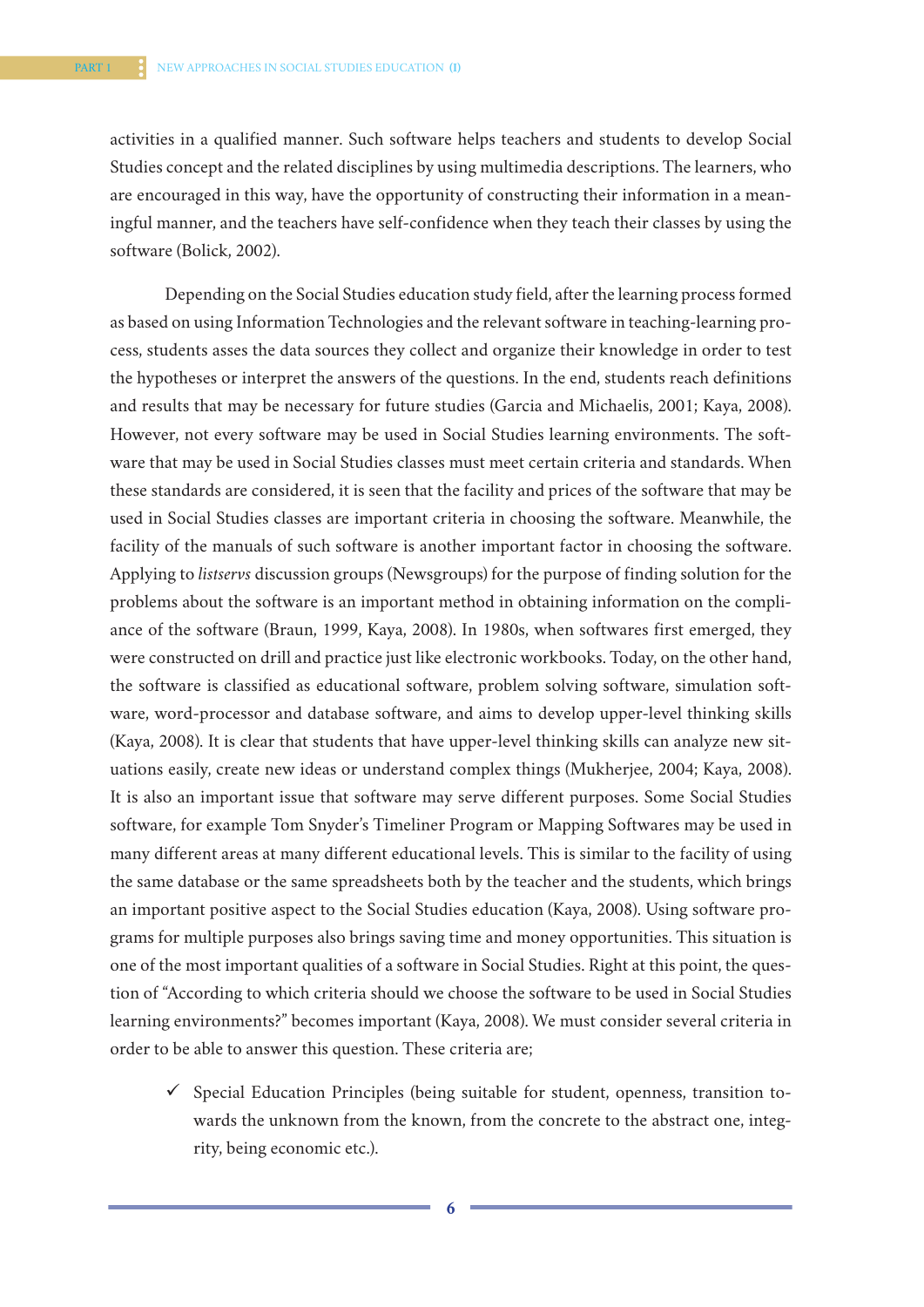- $\checkmark$  General Education Principles (the course books used, materials, class hours, etc.).
- $\checkmark$  Social Studies Educational Program (the acquisitions).
- $\checkmark$  Teacher Competencies (Field, vocational and general knowledge).
- $\checkmark$  Program Development Basics (Individual, Social, Philosophical, Psychological, Economic, Topic Area).

We may again claim that although using Information Technologies in Social Studies learning environments brings variety to the learning environment, it is also influential on learning-teaching process. This learning medium and process, the number of the means of information technology and their functions vary according to the development levels of countries. Educational field received its shares from the negative environment created by the economic conditions in the early years of the Republic in Turkey (Aydın and Aydın, 2011). In order to be rescued from this negative environment, there were several attempts and developmental works, which ensured that the technology-based education reached our present day in the field of Social Studies learning environments in Turkey.

The use of technology yin Social Studies is the most meaningful structural method that may be used to cover the needs of students and to increase their interest in classes (Heafner, 2004). However, not using this structural method within certain and suitable criteria may bring with it several negative aspects. Such negative aspects may be;

- $\checkmark$  Increasing discipline issues
- $\checkmark$  Using Information Technologies for different purposes
- $\checkmark$  Distraction during learning-teaching process
- $\checkmark$  Reaching ready-made information or content with the help of Information technology
- $\checkmark$  The lack of awareness in students

In order to save students from the abovementioned negative aspects, teachers, who are the narrators of the class subjects, must take certain precautions, which are;

 The teacher must introduce the Information technologies that will be used in Social Studies classes, and tell the functioning of them in a meaningful manner.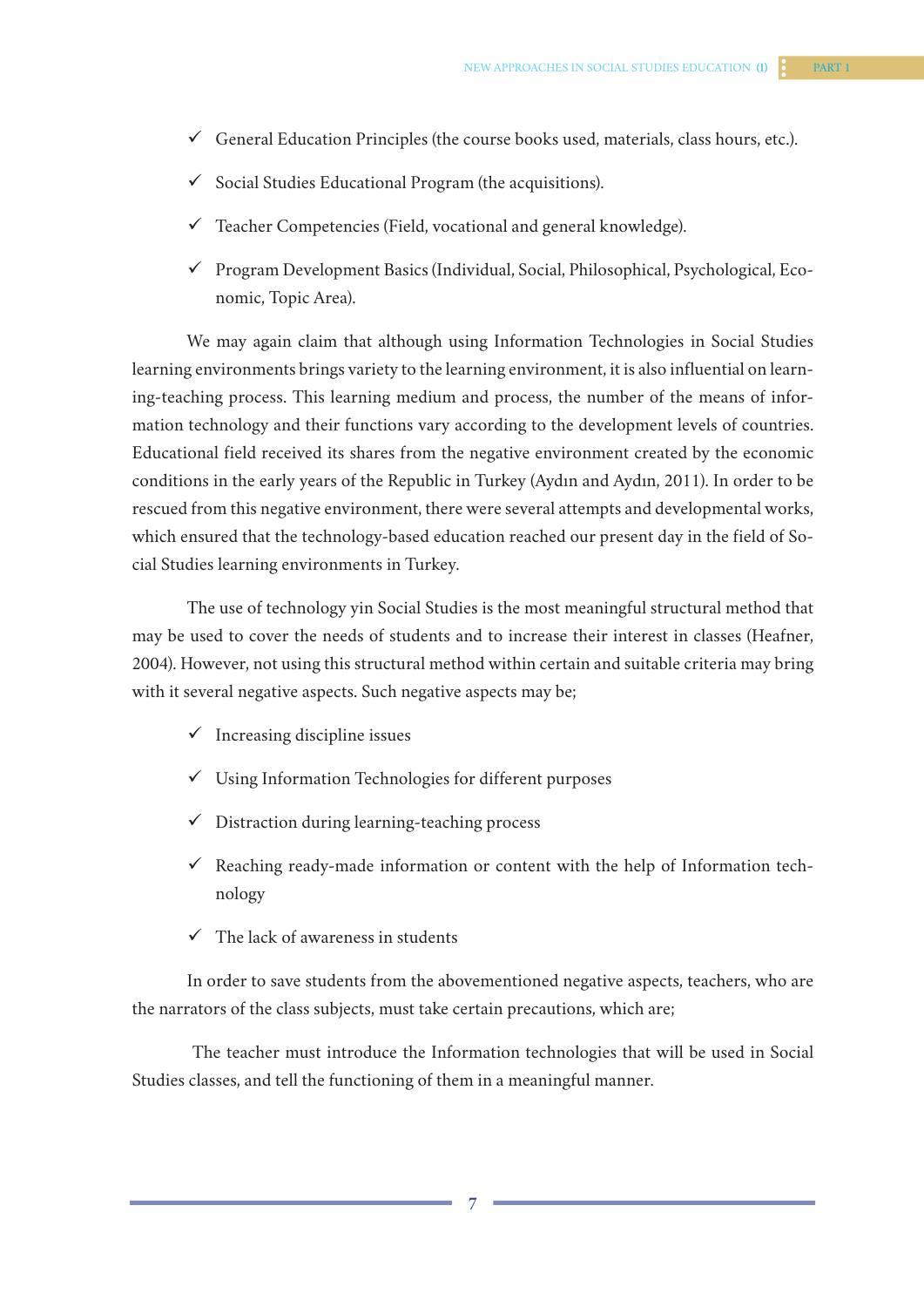- $\checkmark$  Social Studies teachers must use Information Technologies in classes for the purpose of attracting the attention of students, to motivate them, to make them learn in a meaningful manner, to concretize, and reinforce the subject.
- $\checkmark$  Students must be enabled to make use of the properties of the Information Technologies used in Social Studies classes that might bring them to explore and study.
- $\checkmark$  Students' needs must be considered in the Information Technologies activities that are prepared for the data collection processes or to be used in Social Studies classes.

## 1.3.**Examples of Studies Conducted on the Use of Information Technologies in Social Studies**

Anderson and Becker (Narrated from 2001, by Kaya, 2008) conducted a study on the attitudes of Social Studies teachers towards Information Technologies, and reported that there were limitations in the use of technology in Social Studies classes.

Koçoğlu (2017) conducted a study under the title "Perceptions of Teacher Candidates about Social Network Usage Levels in Turkey", and reported that there were negative effects of using social networks in learning environments in the learning level of the students and in the attitudes of students towards classes.

Akman and Patoğlu (2016) conducted a study with the title "Examining the Controversial Subjects in Social Studies Course Books in Secondary Education: A Content Analysis", and reported that the subjects might be concretized by making use of technological means and equipment in teaching complex subjects in Social Studies field.

Taylor and Duran (2006:16) conducted another study and reported great success levels with the MITTEN (Michigan Teachers' Technology Education Network) program they used in the study. With the help of the program, a suitable environment was provided for educators where they could share the resources and learning. The program affected the learning levels of students in a positive way, and increased their interest in Social Studies classes. According to the findings of the study, using technology with cooperative approaches in Social Studies classes gave the most positive and the most suitable results.

Kaya (2008) conducted a study with the title "Using Technology in Social Studies Classes", and determined at which stages and functions the technological equipment in Social Studies classes. He also reported that technological equipment had positive as well as negative sides.

Yeşiltaş and Kaymakçı (2014) conducted a study with the title "Technological Dimension of the Social Studies Teaching Program", and mentioned the elements of the program that was prepared on the use of technology in Social Studies classes.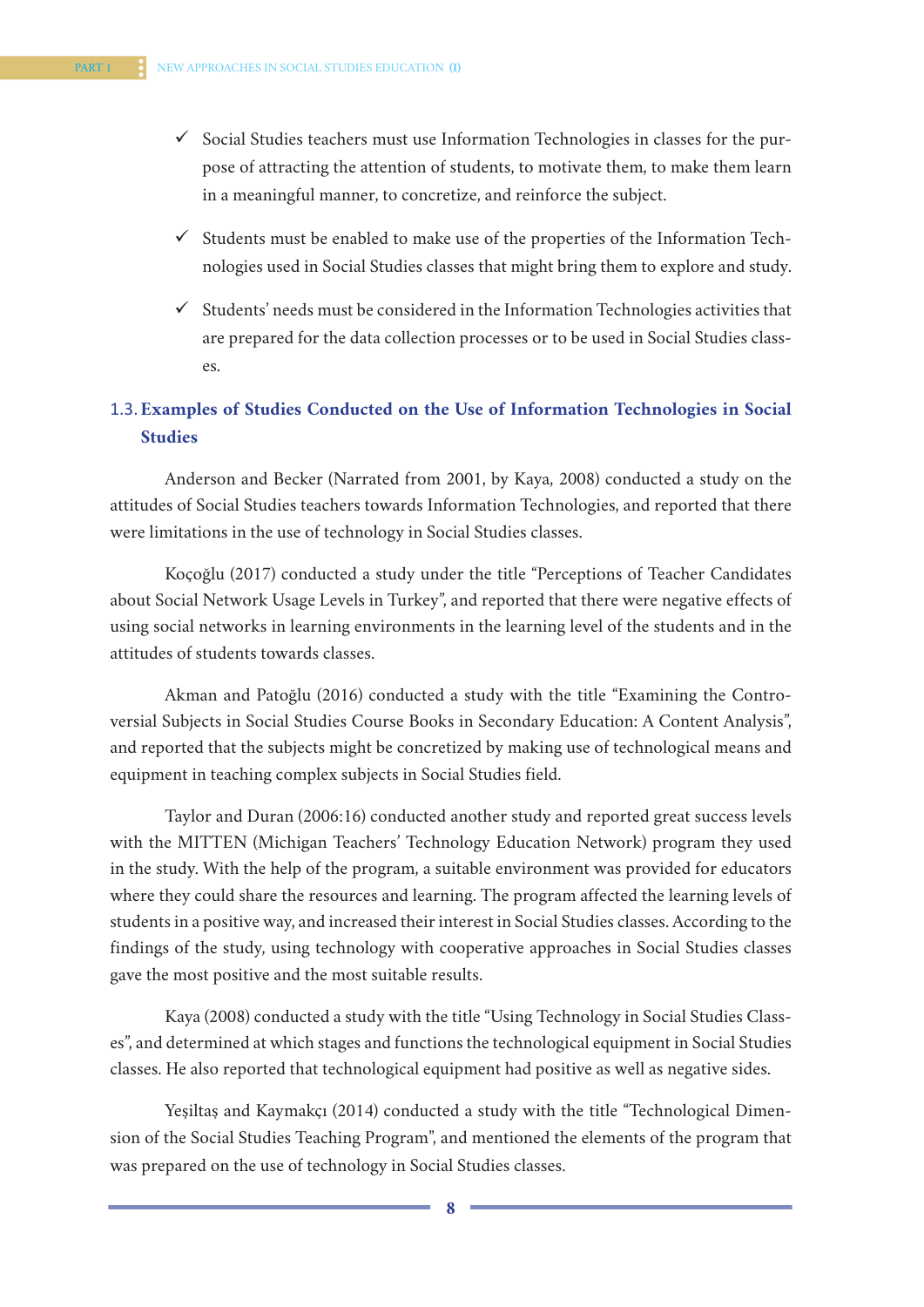Öztürk (2006) prepared a post-graduate thesis with the title "Assessment of the Competences in the Use of Technology in Training Social Studies Teachers", and reported the adequate and inadequate sides of Social Studies teacher candidates by using techniques to reveal the adequacy in using technology.

Azattemür (2003) conducted a study with the name "Using Equipment in Teaching History in High Schools: The Case of Sivas", and tried to seek the answers to the question "How may we make better use of educational equipment in teaching history classes?" The purpose was to define the materials used in history teaching at secondary schools, to determine their benefits, to detect whether such equipment was in the schools, and to ensure that the use of equipment became more efficient by considering the viewpoints of the students and teachers. In the results of the study, it was reported that adequate equipment was not used in classes, which is a parallel result of some other studies, and the use of more equipment was recommended.

Aydın, Dündar and Kaya (2017) conducted a study with the name "Teaching Social Studies with Local History Activities", and reported that teaching local history in Social Studies classes by making use of Information Technologies gave more efficient and qualified results.

### **Results**

In this study, which was prepared to examine the importance of Information Technologies used in the Social Studies education field, which aims to raise efficient and democratic citizens, and to make students learn in a meaningful, permanent and conceptualized manner, based on the "science technologies" concept, the acquisitions of students and the responsibilities of teachers in teaching these classes have been focused on. The changes in the usage of Information Technologies in Turkey were also examined with justifications. The issue of how Information Technologies were used in Social Studies learning field and how they were integrated with Social Studies were also dealt with in the study. In the last part of the study, the positive and negative sides of using Information Technologies in Social Studies classes were examined, and the precautions that must be taken by Social Studies teachers to eliminate the negative sides were explained. The activities mentioned in the Social Studies education program, which was used in 2005, and the draft Social Studies program that will be used as of 2017-2018 academic year were considered, and the activities designed for using Information Technologies in classes and the activities designed for students and teachers were explained.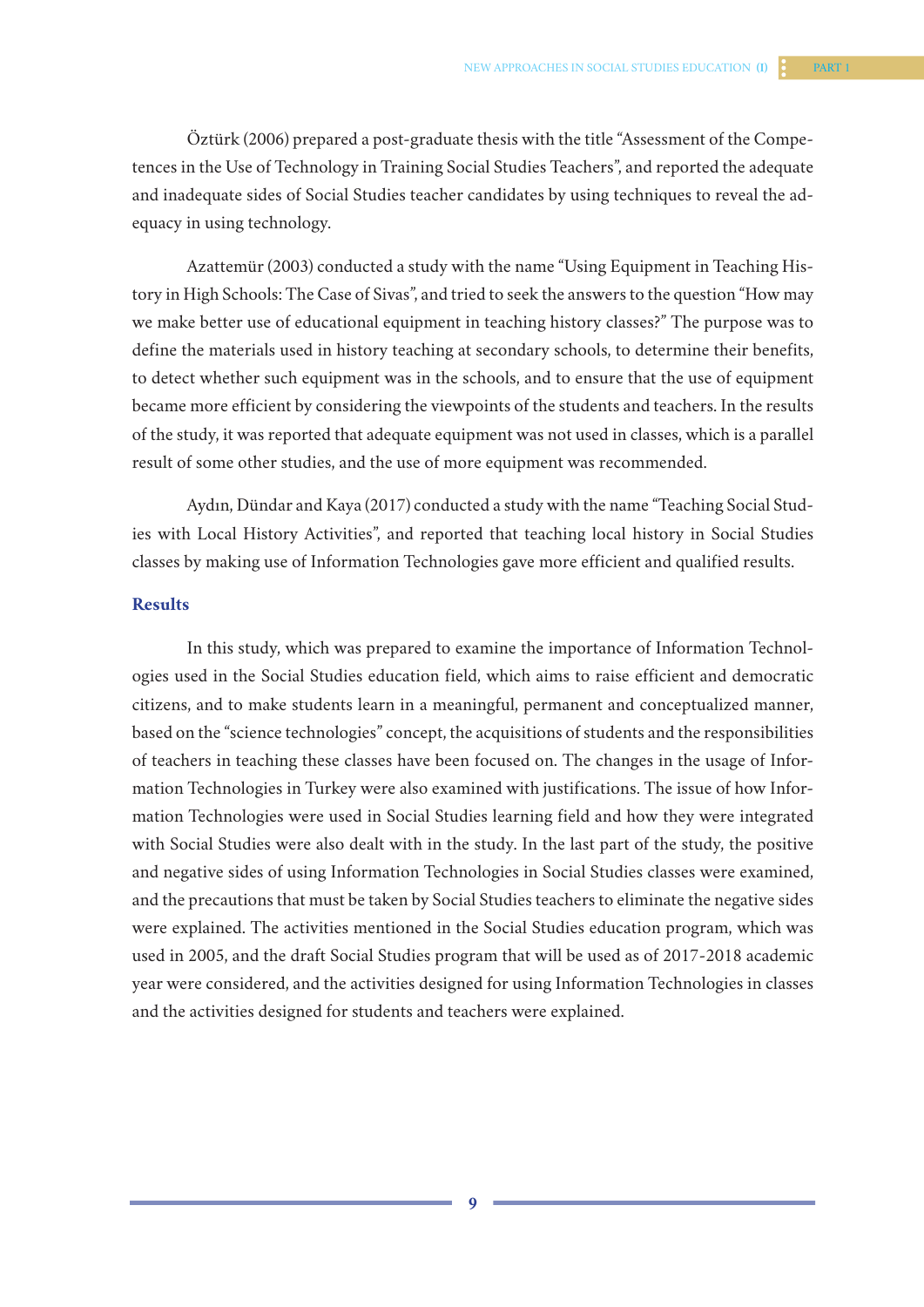#### **REFERENCES**

- Akkoyunlu, B. (1996). Bilgisayar Okuryazarlığı Yeterlilikleri İle Mevcut Ders Programlarının Kaynaştırılmasının Öğrenci Başarı ve Tutumlarına Etkisi. Hacettepe Üniversitesi Eğitim Fakültesi Dergisi, 12, 127-134.
- Akman, Ö. ve Patoğlu, E. B. (2016). Ortaokul Sosyal Bilgiler Ders Kitaplarında Yer Alan İtilaflı Konuların İncelenmesi: İçerik analizi çalışması. Eğitim, Bilim ve Teknoloji Araştırmaları Dergisi, 1(1), 77-93.
- Aktaş, E., Alioğlu, Osman ve Vardar, E.(2007). Bilişim Teknolojileri Kullanımının Öğrencilerin Öğrenimleri Üzerine Etkileri ve Bilişim Harcama Esnekliği: ÇOMÜ Biga İİBF Örneği, Online at https://mpra.ub.uni-muenchen.de/28834/ MPRA Paper No. 28834, posted 13. February 2011 08:34 UTC.
- Aktürk, N. (2006), T.C. Milli Eğitim Bakanlığı Eğitim Teknolojileri Genel Müdürlüğü, Bilişim Teknolojisi Destekli Eğitimde Yaratıcı Örnekler Proje Yarışması, Ankara, Sayı, B.08.0.ETG.0.21.01.04.00.300
- Arıkan, Y.D.(2009). Bilişim Teknolojileri Öğretmen Adayları ve Öğretmenlik Uygulaması Dersi, Ege Eğitim Dergisi 2009 (10) 1: 1–23
- Aydın, M. ve Aydın, K.(2011). Türk Inkılabı Tarihi, Ankara: Cantekin Matbaacılık.
- Aydın, M., Dündar, R. ve Kaya, F.(2017). Yerel Tarih Etkinlikleriyle Sosyal Bilgiler Öğretimi, (Edit. Ramazan Sever, Mesut Aydın ve Erol Koçoğlu) Alternatif Yaklaşımlarla Sosyal Bilgiler Eğitimi, s.503-516. Ankara Pegem Yayınları
- Azattemür, M. (2003). Lise Tarih Dersi Öğretiminde Araç-gereç Kullanımı (Sivas İli Örneği). Erzurum: Atatürk Üniversitesi Sosyal Bilimler Enstitüsü (Yayınlanmamış Yüksek Lisans Tezi).
- Bolick, C. M. (2002). Technology and The Social Studies. The International Social Studies Forum, 2(2), 183-185.
- Braun, J. A. (1999). Ten Ways to İntegrate Technology into Middle School Social Studies. The Clearing House, July/August, 72(6), 345-351.
- Chapin, J. R. and Messick, R. G. (1999). Elementary Social Studies. U.S.A: Addison Wesley Longman İnc.
- Demirli, C., Kerimgil, S. ve Donmuş, V.(2012). Türkiye'deki Bilişim Teknolojileri Öğretmen Adaylarının Mesleklerine Yönelik Görüşleri, Gaziantep Üniversitesi Sosyal Bilimler Dergisi (http://sbe.gantep.edu.tr) 2012 11(2):369 -388 ISSN: 1303-0094.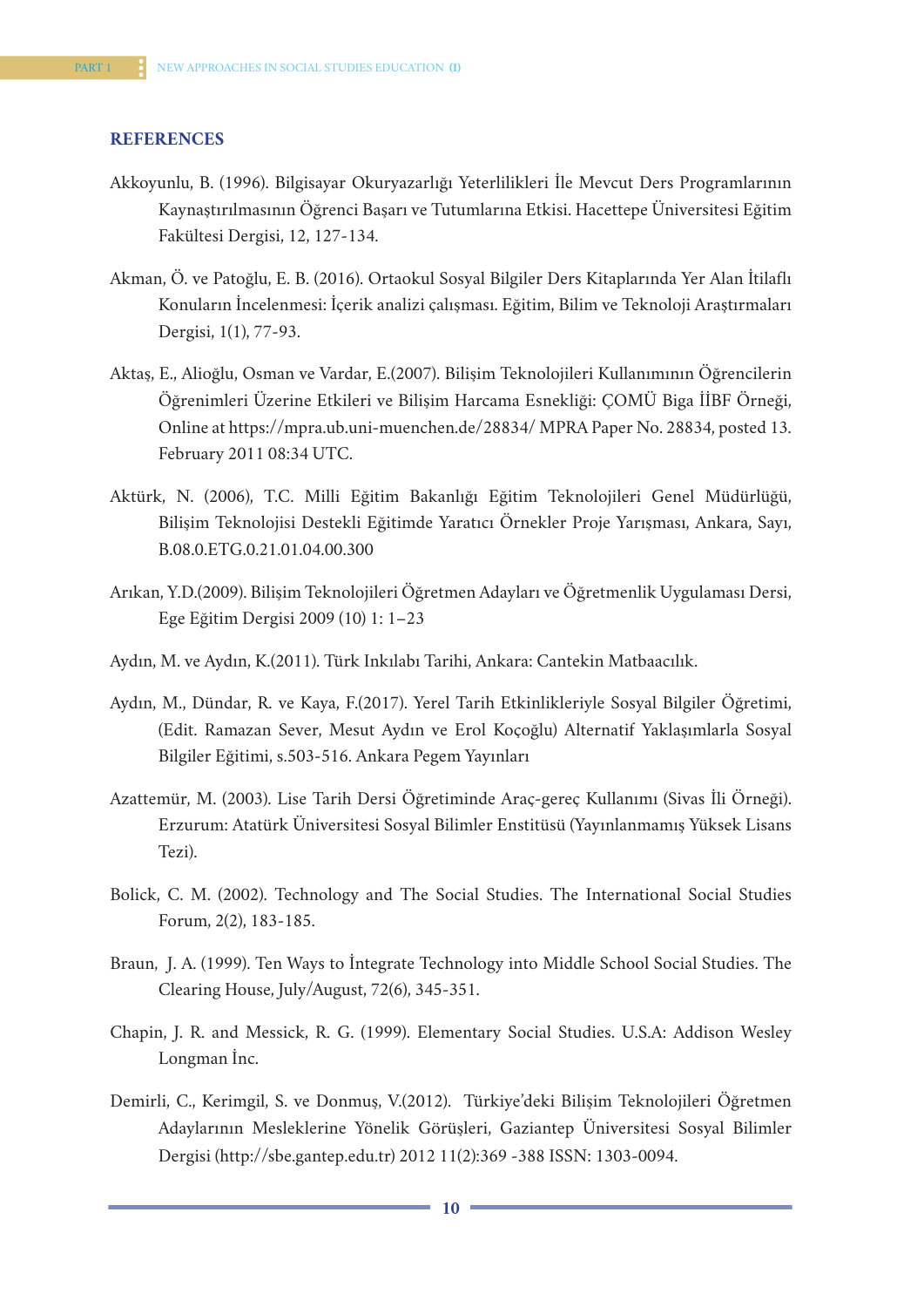- Garcia, J. and Michealus, U. J. (2001). Social Studies for Children A Guide to Basic Instruction. U.S.A: Allyn ve Bacon A Pearson Education Company
- Göktas, Y., Yildirim, Z. ve Yildirim, S. (2008a). Bilgi ve İletişim Teknolojilerinin Eğitim Fakültelerindeki Durumu: Dekanların görüşleri. Eğitim ve Bilim, 33 (149), 30-50.
- Göktas, Y., Yildirim, Z. ve Yildirim, S. (2008b). The keys for ICT integration in K-12 education: Teachers' perceptions and usage. Hacettepe Üniversitesi Eğitim Fakültesi Dergisi, 34, 127-139.
- Göktaş, Y. ve Topu, F.B.(2012). Bilişim Teknolojileri Öğretmenlerinin Üstlendikleri Roller ve Onlardan Beklentiler, Educational Sciences: Theory ve Practice - 12(1) 461-478.
- Heafner, T. (2004). Using Technology to Motivate Students to Learn Social Studies. Contemporary Issues in Technology and Teacher Education, 4(1), 42-53.
- Karahan, M. (2001), "Eğitimde Bilgi Teknolojileri", (Bilgisayar Kullanımının eğitime Katkıları), http://mmyo.inonu.edu.tr/bolumler/bilgisayar/ogr\_cal/e\_book/pdf/4bolum.pdf, (16.04.2008).
- Karasar, Ş. (2004). Eğitimde Yeni İletişim Teknolojileri İnternet ve Sanal Yüksek Eğitim. The Turkish Online Journal of Educational Technology, 3 (4). Ocak 09, 2011 tarihinde http:// www.tojet. net/articles/3416.htm adresinden edinilmiştir.
- Kaya, B.(2008). Sosyal Bilgiler Dersinde Teknoloji Kullanımı, GÜ, Gazi Eğitim Fakültesi Dergisi, Cilt 28, Sayı 3,189-205.
- Kazgan, G. (1997), Küreselleşme ve Yeni Ekonomik Düzen: Ne Getiriyor? Ne Götürüyor? Nereye Gidiyor?, Altın Kitaplar.
- Koçoğlu, E.(2017). Perceptions of Teacher Candidates about Social Network Usage Levels in Turkey, Educational Research and Reviews, v12 n4 p230-238
- Küçükahmet, L. (1994). Öğretim İlke ve Yöntemleri. Ankara: Gazi Kitabevi.
- Martorella, P. H., Beal, C. M. and Bolick, C. M. (2005). Teaching Social Studies in Middle and Secondary Schools. U.S.A. New Jersey: Pearson Education Inc., Upper Saddle River.
- Maxim, G. W. (1999). Social Studies and the Elementary School Child. U.S.A. New Jersey: Merrill, Prentice Hall Upper Saddle River.
- Mukherjee, A. (2004). Promoting Higher Order Thinking In MIS/CIS Students Using Class Exercises. Journal of Information Systems Education, 15(2), 172- 180.